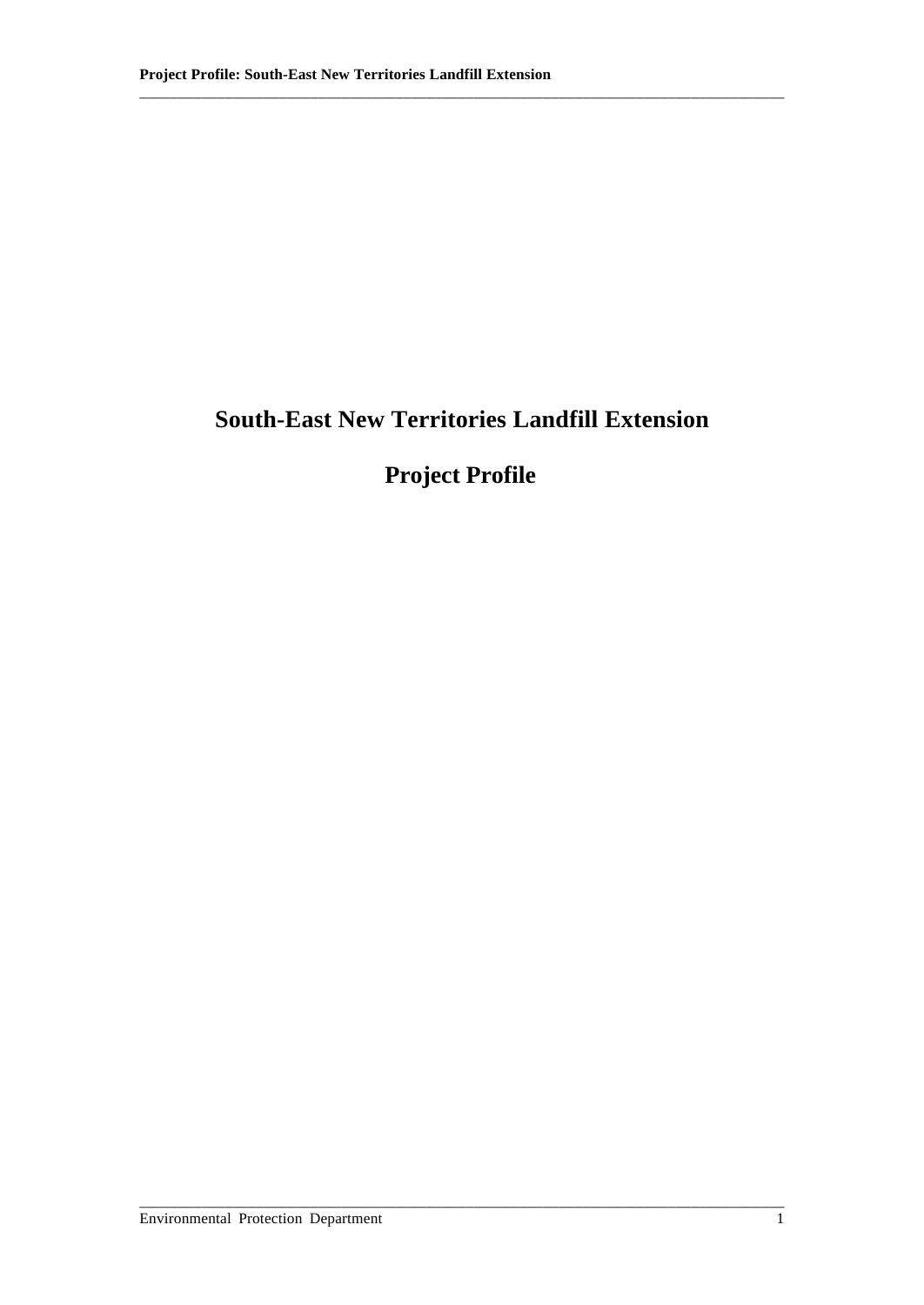## **1. PURPOSE OF PROJECT PROFILE**

This project profile sets out the scope of the environmental issues associated with a proposed extension of the existing South-East New Territories (SENT) Landfill at Tseung Kwan O (TKO) for the application of an Environmental Impact Assessment (EIA) study brief. This extension is regarded as a designated project under G.1 Schedule 2 of the EIA Ordinance.

\_\_\_\_\_\_\_\_\_\_\_\_\_\_\_\_\_\_\_\_\_\_\_\_\_\_\_\_\_\_\_\_\_\_\_\_\_\_\_\_\_\_\_\_\_\_\_\_\_\_\_\_\_\_\_\_\_\_\_\_\_\_\_\_\_\_\_\_\_\_\_\_\_\_\_\_\_\_\_\_\_\_\_

# **2. BASIC INFORMATION**

2.1 Project Title

South-East New Territories Landfill Extension

2.2 Purpose and Nature of the Project

In order to maintain the continuity of landfill capacity for the cost-effective and environmentally satisfactory disposal of wastes, the Director of Environmental Protection commissioned a study in February 2000 on "Extension of Existing Landfills and Identification of Potential New Waste Disposal Sites". Completed in the early 2003, the study proposed a Strategic Plan for the development of landfill extensions and new sites for the disposal of solid wastes in the next 50 years. The SENT Landfill Extension forms an integral part in the Strategic Plan in maintaining the continuity of landfill capacity in the South-East New Territories. The project is to develop the SENT Landfill Extension adjoining to the existing landfill in the north. The SENT Landfill Extension is planned to commence operation in 2008/09 with an estimated capacity of 15 million cubic meters.

# 2.3 Name of Project Proponent

Waste Facilities Business Unit of the Environmental Protection Department (EPD)

\_\_\_\_\_\_\_\_\_\_\_\_\_\_\_\_\_\_\_\_\_\_\_\_\_\_\_\_\_\_\_\_\_\_\_\_\_\_\_\_\_\_\_\_\_\_\_\_\_\_\_\_\_\_\_\_\_\_\_\_\_\_\_\_\_\_\_\_\_\_\_\_\_\_\_\_\_\_\_\_\_\_\_

2.4 Location and Scale of Project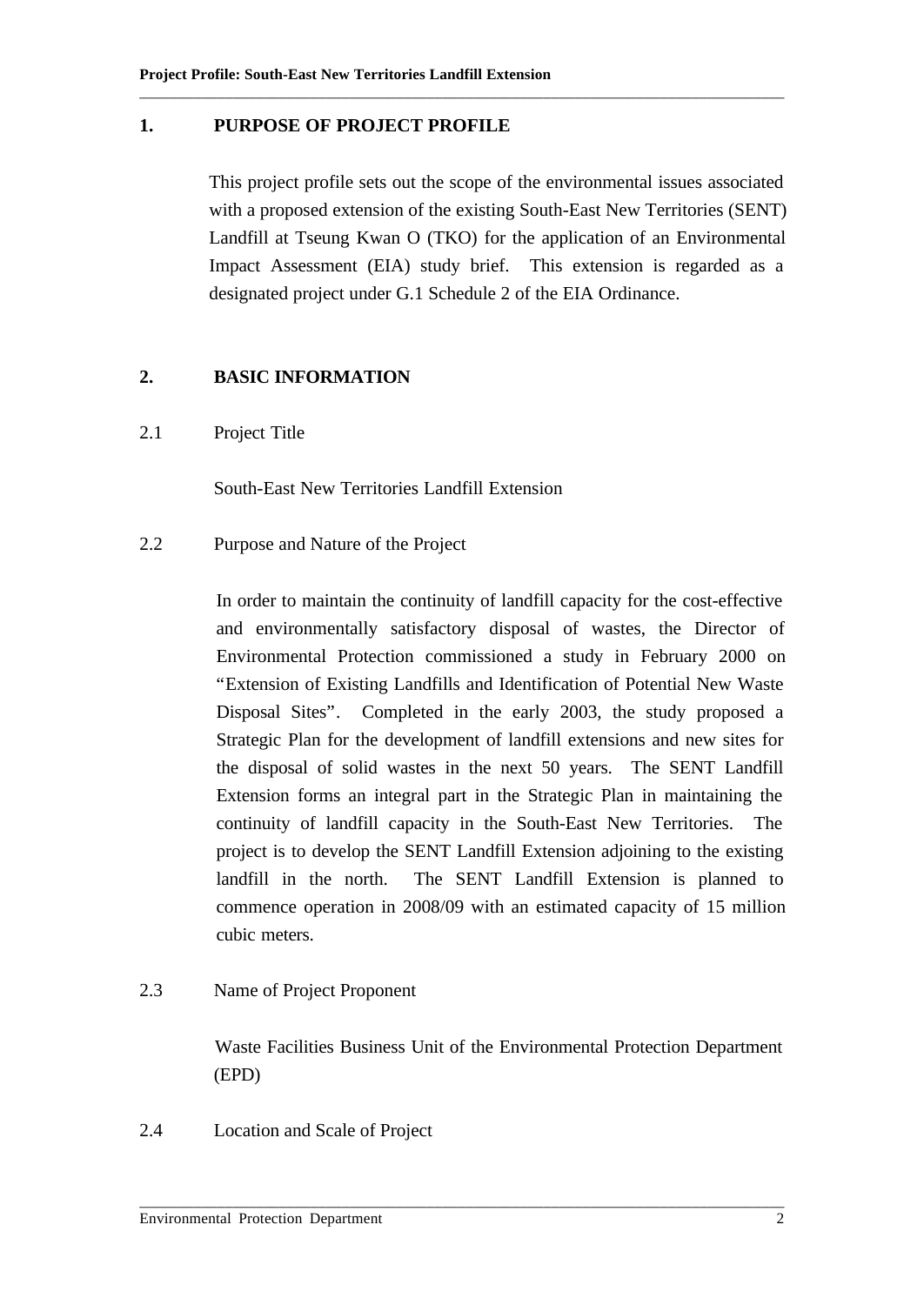The landfill extension site will occupy an area of about 15 hectares on the north-eastern part of TKO Area 137 to form a logical extension of the existing SENT Landfill. The site will encroach upon an area of about three hectares into the Clearwater Bay Country Park in the east and adjoin to the existing SENT Landfill in the north. The Extension can provide an estimated 15 million cubic metres of additional landfill capacity (see **Figure 1**). The actual landform and capacity will depend on the final design of the landfill extension.

\_\_\_\_\_\_\_\_\_\_\_\_\_\_\_\_\_\_\_\_\_\_\_\_\_\_\_\_\_\_\_\_\_\_\_\_\_\_\_\_\_\_\_\_\_\_\_\_\_\_\_\_\_\_\_\_\_\_\_\_\_\_\_\_\_\_\_\_\_\_\_\_\_\_\_\_\_\_\_\_\_\_\_

# 2.5 History of Site

The extension site is in the north-eastern part of TKO Area 137, which was formed by reclamation. TKO Area 137 is currently designated under the Outline Zoning Plan for Other Specified Uses (Deep Waterfront Industry). There are currently other land-use proposals for TKO Area 137, including potentially hazardous installation (PHI) uses in the southern part, and green industries such as recycling parks and sorting facilities, renewable energy facilities etc. in the northern part of the Area. Approval is being sought to reserve the required land at TKO Area 137 for the SENT Landfill extension.

2.6 Number and Types of Designated Projects to be covered by the Project Profile

> There is only one designated project under this project profile, and it is a landfill for waste as defined in the Waste Disposal Ordinance.

2.7 Name and Telephone Number of Contact Person(s)

| Mr. Wessex W F Lau | Tel: 2872 1753 |
|--------------------|----------------|
| Mr. Peter W S Tang | Tel: 2872 1761 |

# **3. OUTLINE OF PLANNING AND IMPLEMENTATION PROGRAMME**

- 3.1 Project Implementation
- 3.1.1 The EIA study for this designated project will be carried out by consultants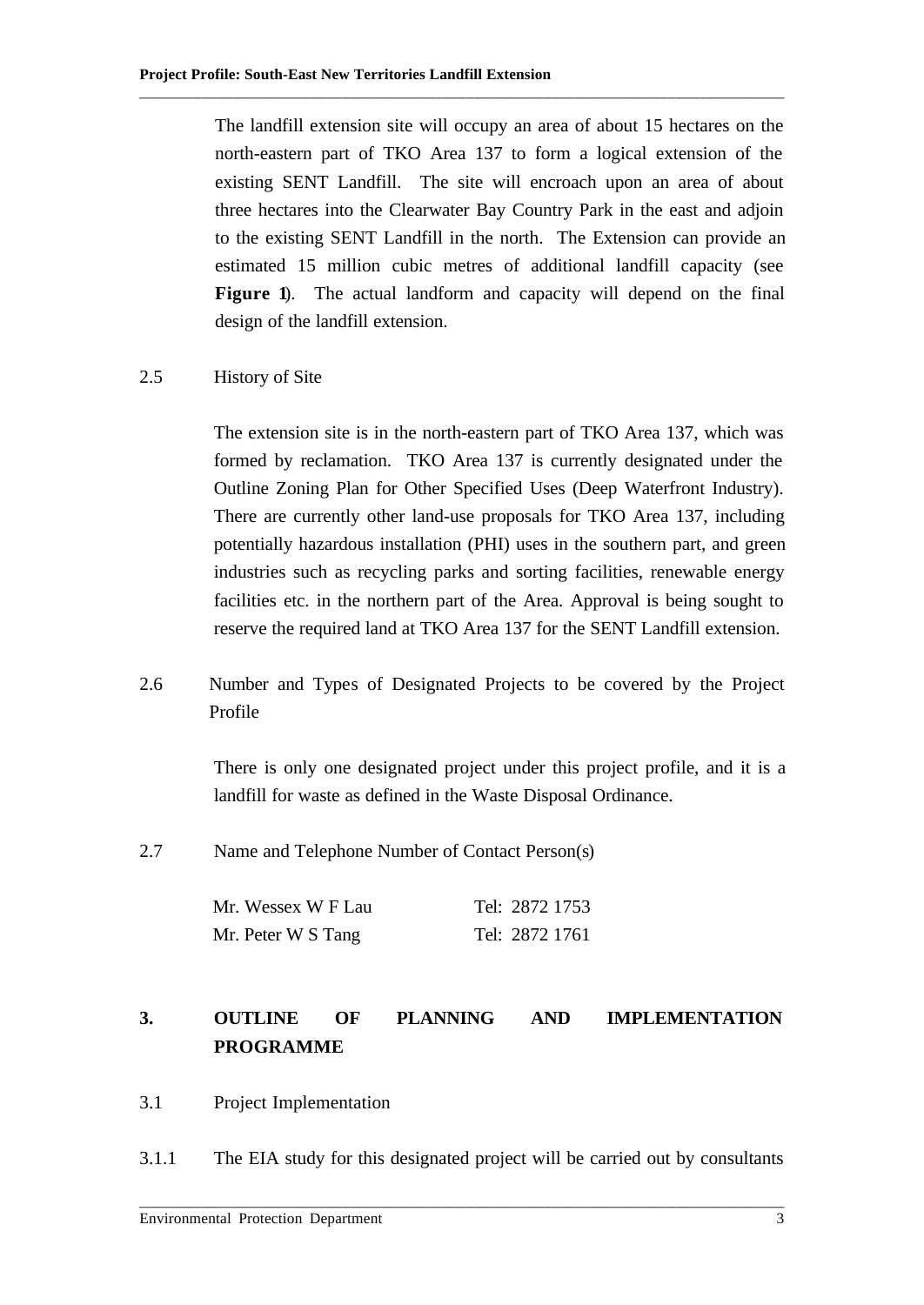to be employed by the project proponent.

3.1.2 The project is planned to be implemented through a design, build and operate (DBO) contract. The contractor to be employed for the project will be responsible for:

\_\_\_\_\_\_\_\_\_\_\_\_\_\_\_\_\_\_\_\_\_\_\_\_\_\_\_\_\_\_\_\_\_\_\_\_\_\_\_\_\_\_\_\_\_\_\_\_\_\_\_\_\_\_\_\_\_\_\_\_\_\_\_\_\_\_\_\_\_\_\_\_\_\_\_\_\_\_\_\_\_\_\_

- (i). detailed design of landfill
- (ii) site formation, drainage diversion and preparation
- (iii) installation of liner system
- (iv) relocation of existing landfill infrastructures including the leachate treatment plant, landfill gas management plant, power generator, workshops and merging the existing landfill and its extension
- (v) provision of leachate collection, treatment and disposal system
- (vi) provision of landfill gas collection and management system
- (vii) operation and environmental monitoring of the landfill
- (viii) restoration and aftercare

#### 3.1.3 Project Programme

The project programme is scheduled as follows:

| (i)   | Commence Feasibility/ EIA Study                    | <b>Nov 2004</b> |
|-------|----------------------------------------------------|-----------------|
| (ii)  | Complete Feasibility/EIA Study                     | April 2006      |
| (iii) | <b>Commence Town Planning Ordinance Procedures</b> | Nov 2004        |
| (iv)  | Tenders Initiation/Negotiation                     | Early 2007      |
| (v)   | Award SENT Landfill Extension Contract             | Mid 2007        |
| (vi)  | Commence Landfilling Operation at SENT             | 2008/09         |
|       | Landfill Extension Site                            |                 |

The SENT Landfill Extension site at TKO Area 137 is currently occupied by a temporary fill bank. The implementation programme and commissioning date of the SENT Landfill Extension project will depend on the timely availability of the site.

# **4. POSSIBLE IMPACTS ON THE ENVIRONMENT**

Possible impacts on the environment during the construction, operation and aftercare phases of the SENT Landfill Extension have been broadly assessed and are outlined below.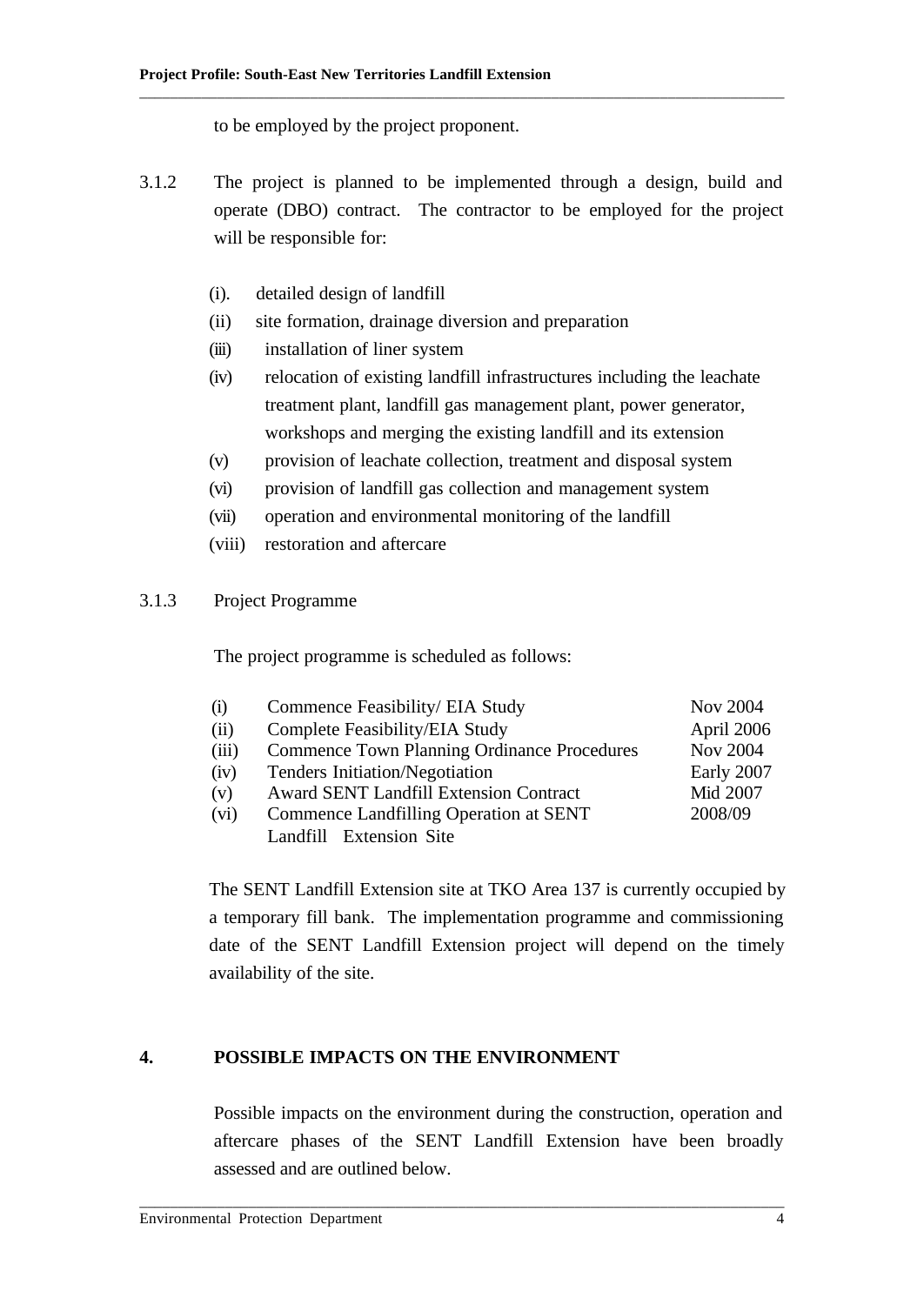#### 4.1 Air Quality

The SENT Landfill extension has the potential to cause the following air quality impacts:

\_\_\_\_\_\_\_\_\_\_\_\_\_\_\_\_\_\_\_\_\_\_\_\_\_\_\_\_\_\_\_\_\_\_\_\_\_\_\_\_\_\_\_\_\_\_\_\_\_\_\_\_\_\_\_\_\_\_\_\_\_\_\_\_\_\_\_\_\_\_\_\_\_\_\_\_\_\_\_\_\_\_\_

- dust arising from the construction, operation and aftercare activities and exhaust emissions generated from on-site plants;
- gaseous emission from point and non-point source emissions as well as gas flaring and on site utilization during operation and aftercare phases;
- odour arising from the operation of the landfill extension site; and
- odour and exhaust emissions generated from vehicles transporting waste to the extension site during the construction and operation phases.
- 4.2 Noise

The SENT Landfill extension has the potential to cause the following noise impacts:

- noise generated from mobile plants engaged in earthworks and during landfill operation; and
- traffic noise generated from the waste collection vehicles entering and leaving the SENT Landfill Extension site.
- 4.3 Water Quality

The SENT Landfill extension has the potential to cause the following water quality impacts:

- sediment-laden run-off escaping from the site during construction phase;
- effluent from the leachate treatment plant during operation and aftercare phases; and
- accidental leachate break-out into surface water drainage during operation and aftercare phases.

Uncontaminated surface runoff discharges are not considered to be a potential source of impact.

\_\_\_\_\_\_\_\_\_\_\_\_\_\_\_\_\_\_\_\_\_\_\_\_\_\_\_\_\_\_\_\_\_\_\_\_\_\_\_\_\_\_\_\_\_\_\_\_\_\_\_\_\_\_\_\_\_\_\_\_\_\_\_\_\_\_\_\_\_\_\_\_\_\_\_\_\_\_\_\_\_\_\_

4.4 Waste Management/Disposal Impacts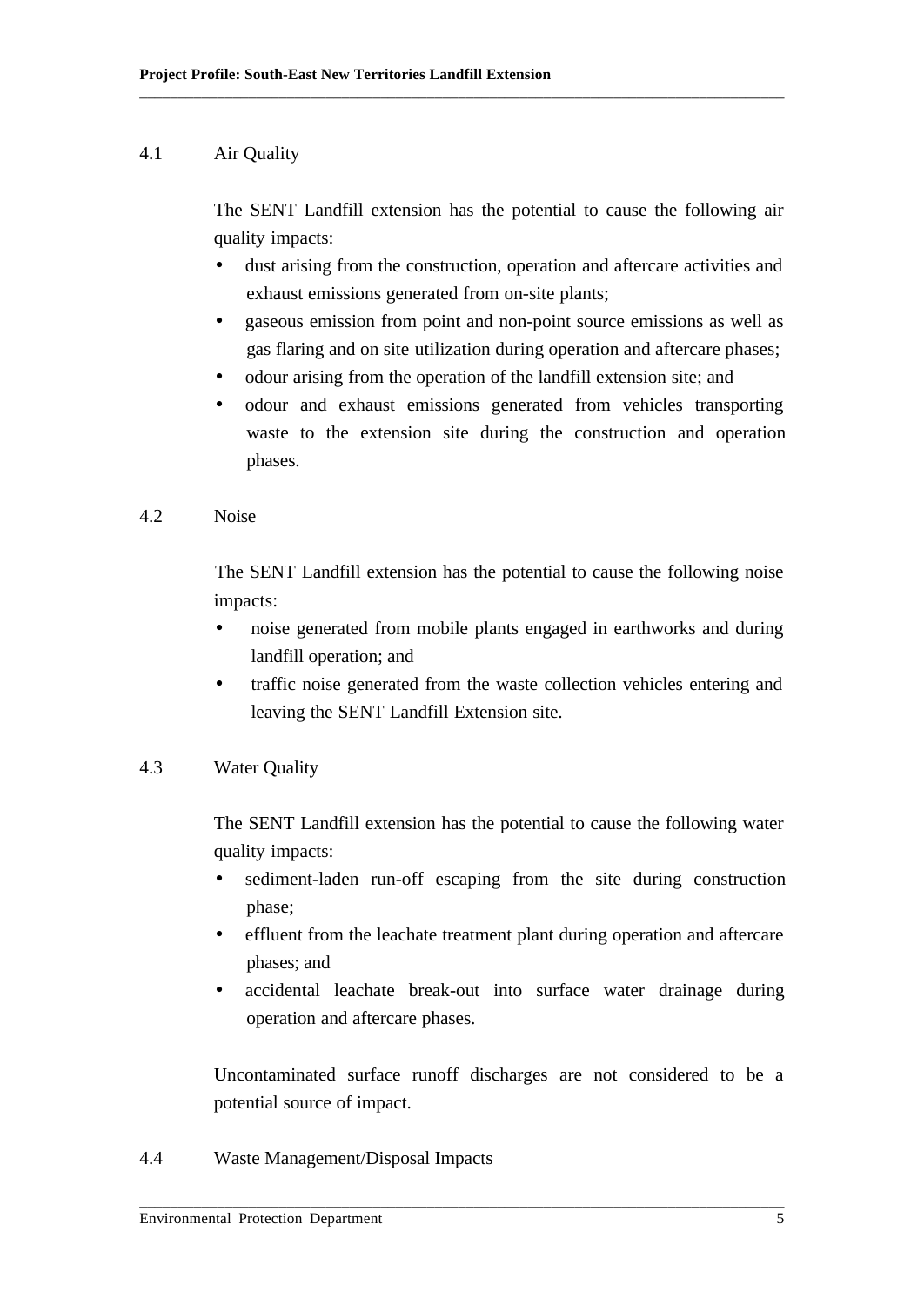There is no significant import to site or export from site of materials. To construct the landfill bowl, a small amount of material would need to be excavated. The majority of this material would be utilized in-situ in the development of the SENT landfill.

\_\_\_\_\_\_\_\_\_\_\_\_\_\_\_\_\_\_\_\_\_\_\_\_\_\_\_\_\_\_\_\_\_\_\_\_\_\_\_\_\_\_\_\_\_\_\_\_\_\_\_\_\_\_\_\_\_\_\_\_\_\_\_\_\_\_\_\_\_\_\_\_\_\_\_\_\_\_\_\_\_\_\_

#### 4.5 Landfill Gas, Other Hazardous Materials and PHI

The extension site will generate significant amount of landfill gas during the operation and aftercare phases hence the landfill will be designed as a containment landfill with an efficient landfill gas collection system to eliminate off-site migration. The EIA study will review the existence of sensitive receivers including those being planned within 250m of the extension site.

Some chemicals and hazardous materials may be stored, handled and transported to/from the site (e.g. chemicals for wastewater/leachate treatment, waste oils, and fuels). Details on the quantities and characteristics of these chemicals and hazardous materials, and the required handling procedures would be reviewed and developed in the EIA study.

The Landfill Extension will be located close to the area planned for PHI uses in TKO Area 137. The EIA study will review the potential hazard on the SENT Landfill extension and the applicability of worker density restriction on to the extension site.

## 4.6 Ecology

The extension site will largely be within the TKO Area 137 formed by reclamation and an approximate 3 hectare encroachment upon the edge of the 615 hectares of Clearwater Bay Country Park. There were no recognized sites of conservation importance and ecological important habitats within this part of site area in accordance to the findings in the Supplementary EIA carried out for the existing SENT Landfill. However, a small amount of trees may be removed for the installation of the landfill liner system on the slope surface. The EIA study will incorporate a tree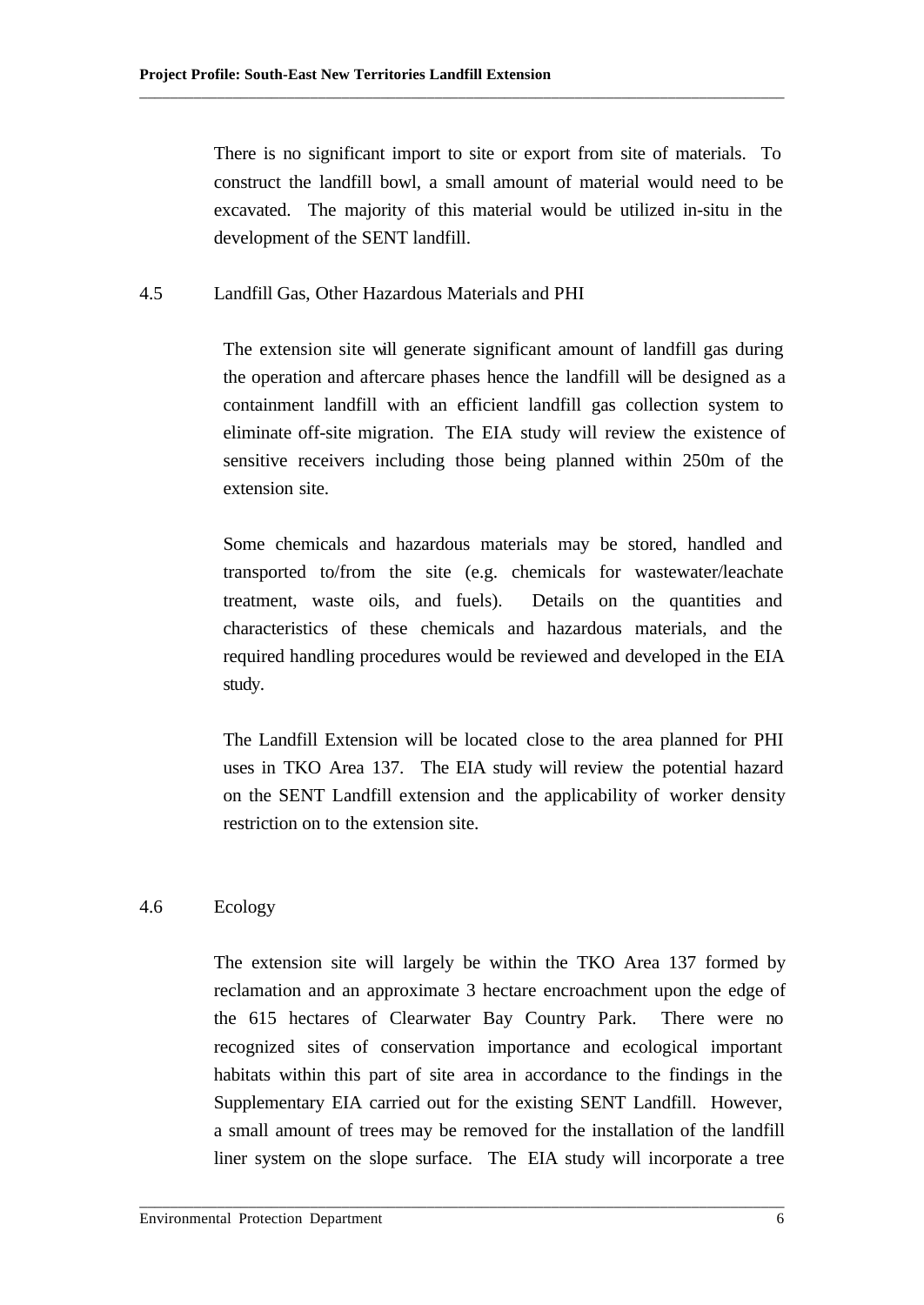survey and a review of the ecological importance of the proposed site and surrounding areas.

\_\_\_\_\_\_\_\_\_\_\_\_\_\_\_\_\_\_\_\_\_\_\_\_\_\_\_\_\_\_\_\_\_\_\_\_\_\_\_\_\_\_\_\_\_\_\_\_\_\_\_\_\_\_\_\_\_\_\_\_\_\_\_\_\_\_\_\_\_\_\_\_\_\_\_\_\_\_\_\_\_\_\_

#### 4.7 Landscape and Visual

The SENT Landfill Extension site would be visible from part of TKO industrial estate, some future developments in TKO Area 137, trail walkers of Clearwater Bay Country Park and part of Hong Kong Island, e.g. the north facing residents of the Island Resort and Fullview Garden at Siu San Wan. The visual and landscape impact as a result of the SENT Landfill Extension on the above receivers would be fully assessed in the EIA study.

## 4.8 Fisheries

As the site lies totally inland, there will be no impacts to marine fisheries. In addition, there is no freshwater fish-farming in the vicinity that would be disturbed by the project.

## 4.9 Cultural Heritage

The proposed SENT Landfill Extension site is mostly on reclaimed land with a narrow strip of cliff at the edge of a country park. The existence of items of archaeological significance is unlikely.

#### **5. MAJOR ELEMENTS OF THE SURROUNDING ENVIRONMENT**

5.1 TKO Area 137 was designated "OU" (Other Specified Uses) annotated "Deep Waterfront Industry" on the Tseung Kwan O Outline Zoning Plan No.S/TKO/14. The current land-use proposals for the TKO Area 137 includes PHI in the southern part, and green industries such as recycling parks and sorting facilities, renewable energy facilities in the northern part. The SENT Landfill Extension is compatible with the proposed land-uses. The extension site is located south of the existing SENT Landfill. To the west and south is the temporary fill bank for public fill material and to the east is the Clearwater Bay Country Park.

\_\_\_\_\_\_\_\_\_\_\_\_\_\_\_\_\_\_\_\_\_\_\_\_\_\_\_\_\_\_\_\_\_\_\_\_\_\_\_\_\_\_\_\_\_\_\_\_\_\_\_\_\_\_\_\_\_\_\_\_\_\_\_\_\_\_\_\_\_\_\_\_\_\_\_\_\_\_\_\_\_\_\_

The potential environmental sensitive receivers nearby the landfill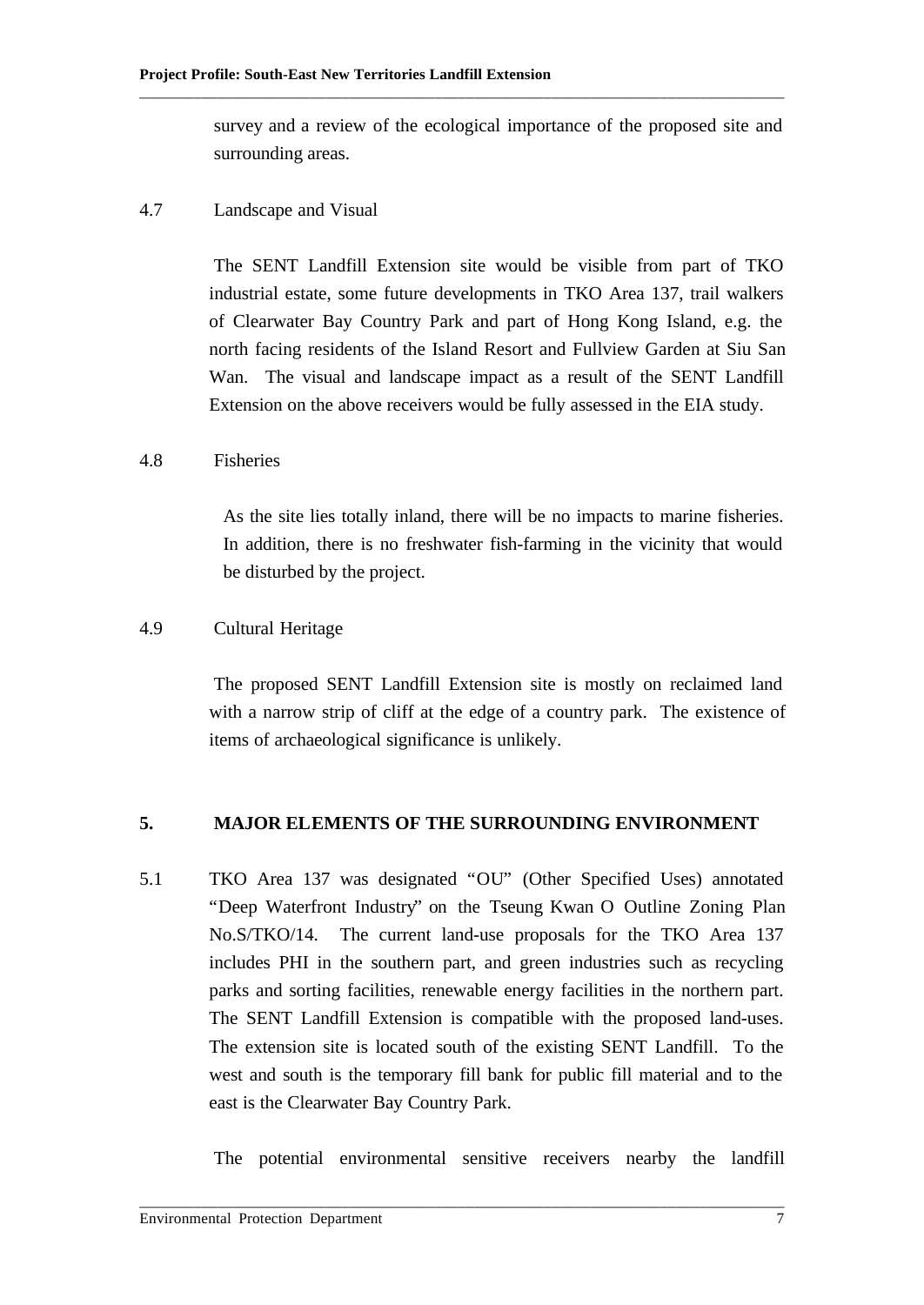extension include, inter alias:

(i) North facing residents in the Island Resort and Fullview Garden in Siu San Wan;

\_\_\_\_\_\_\_\_\_\_\_\_\_\_\_\_\_\_\_\_\_\_\_\_\_\_\_\_\_\_\_\_\_\_\_\_\_\_\_\_\_\_\_\_\_\_\_\_\_\_\_\_\_\_\_\_\_\_\_\_\_\_\_\_\_\_\_\_\_\_\_\_\_\_\_\_\_\_\_\_\_\_\_

- (ii) Trail walkers of Clearwater Bay Country Park;
- (iii) Occupants at TKO Industrial Estate.
- (iv) TVB City in TKO Industrial Estate; and
- (v) Planned developments at TKO Areas 85 and 86.
- 5.2 The existing SENT Landfill located adjacent to the extension site was commissioned in 1994 and receives waste delivered by road. This landfill occupies about 100 ha. Currently, the SENT Landfill is receiving around 1800 loads (∼8,000 tonnes) of waste via Wan Po Road everyday.

# **6. ENVIRONMENTAL PROTECTION MEASURES TO BE INCORPORATED IN THE DESIGN AND ANY FURTHER ENVIRONMENTAL IMPLICATIONS**

#### 6.1 Air Quality

The extension site will generate significant amount of landfill gas during the operation and aftercare phases and the landfill would be designed as a containment landfill. In addition, a comprehensive landfill gas management (collection and treatment) system similar to the one installed at the existing SENT Landfill would be installed. With generic good landfill design and operational practice, it is unlikely that any construction, operation or aftercare activities would have a significant air quality impact.

Moreover, the adoption of the following good site practice could reduce dust and odour:

- paving and subsequent regular sweeping of long term haul roads within the site
- regular watering of unpaved roads
- vehicle washing before leaving site
- immediate cover to odorous waste (e.g. sludge) after disposal

\_\_\_\_\_\_\_\_\_\_\_\_\_\_\_\_\_\_\_\_\_\_\_\_\_\_\_\_\_\_\_\_\_\_\_\_\_\_\_\_\_\_\_\_\_\_\_\_\_\_\_\_\_\_\_\_\_\_\_\_\_\_\_\_\_\_\_\_\_\_\_\_\_\_\_\_\_\_\_\_\_\_\_

• daily covering of the current tipping face with inert material (e.g. selected construction & demolition materials, tarpaulin covers, foam spray etc.)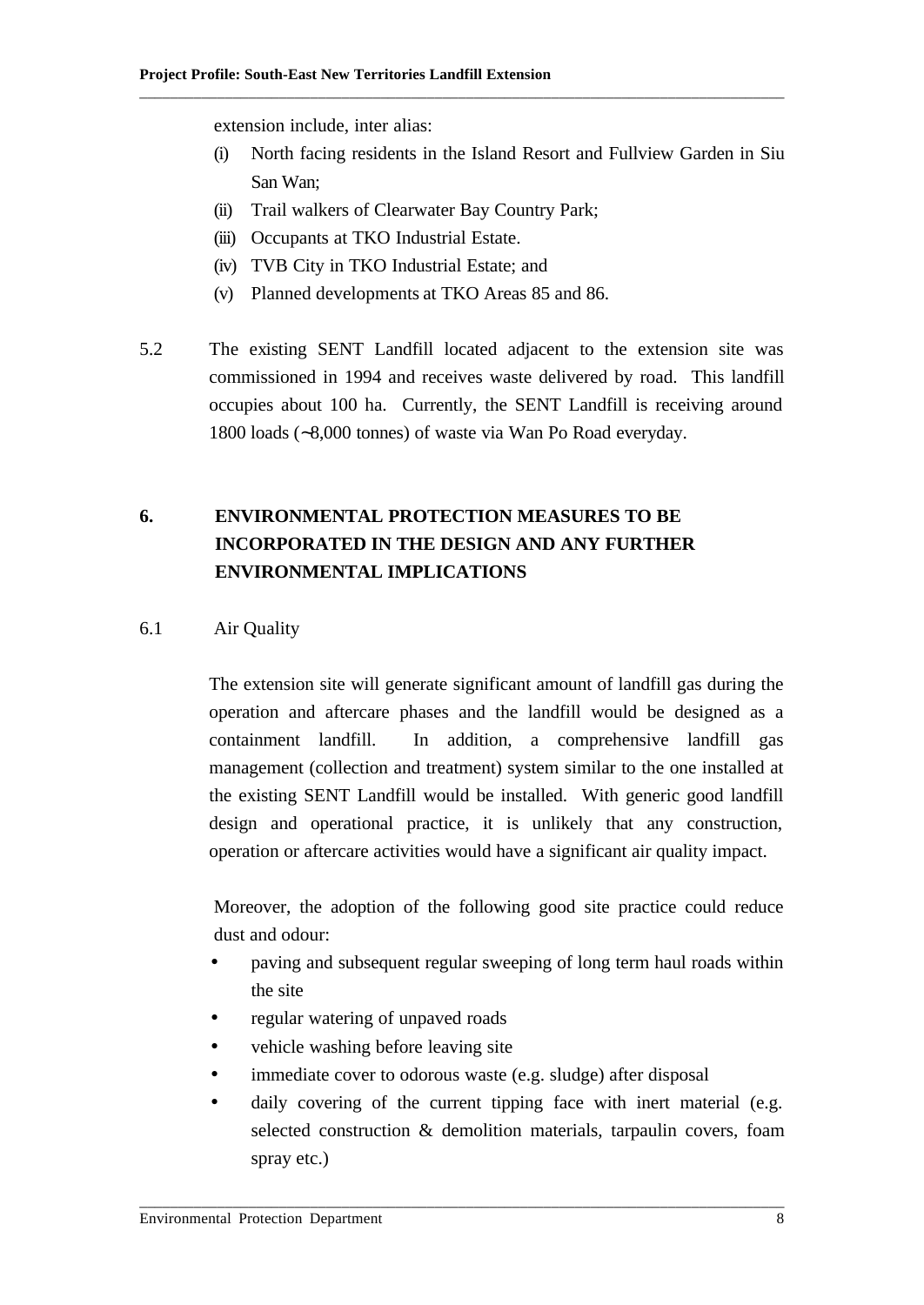• interim cover of any operational areas which are not currently in use

\_\_\_\_\_\_\_\_\_\_\_\_\_\_\_\_\_\_\_\_\_\_\_\_\_\_\_\_\_\_\_\_\_\_\_\_\_\_\_\_\_\_\_\_\_\_\_\_\_\_\_\_\_\_\_\_\_\_\_\_\_\_\_\_\_\_\_\_\_\_\_\_\_\_\_\_\_\_\_\_\_\_\_

- proper operation and maintenance of leachate collection and management system
- proper operation and maintenance of landfill gas collection and combustion facilities
- 6.2 Noise

The topography of the landfill site will provide natural acoustic shielding, nevertheless, good site practice will be incorporated as contract requirement. This would include using only powered mechanical equipment with built-in acoustic shielding and not using percussive piling. Where necessary, temporary noise barriers or earth bunds could be constructed.

During operation, it is likely that the most significant noise source would be from waste delivery vehicular traffic on the internal haul roads and the access road. Minor sources would be from on-site plant such as leachate treatment works, pumps, generators and the flare. Appropriate mitigated measures would be carefully assessed and developed in the EIA study. The traffic noise impact arising from waste delivery on Wan Po Road will also be assessed under the EIA study.

6.3 Water Quality

Leachate and other wastewater

All water that passed through areas containing waste would be classified as leachate, and will therefore be treated before discharge off site. The total quantity of leachate might increase as leachate would arise from both the extension site and from the existing SENT Landfill. The overall quantities of leachate generated from the extension site and the existing SENT Landfill can be minimized by:

• minimizing the active tipping face especially during wet season

- ensuring that capping of the completed area is carried out to a high standard and in the shortest possible time
- increase leachate recirculation within the existing SENT Landfill following capping to increase leachate retention time and hence smooth out any temporary peak in leachate generation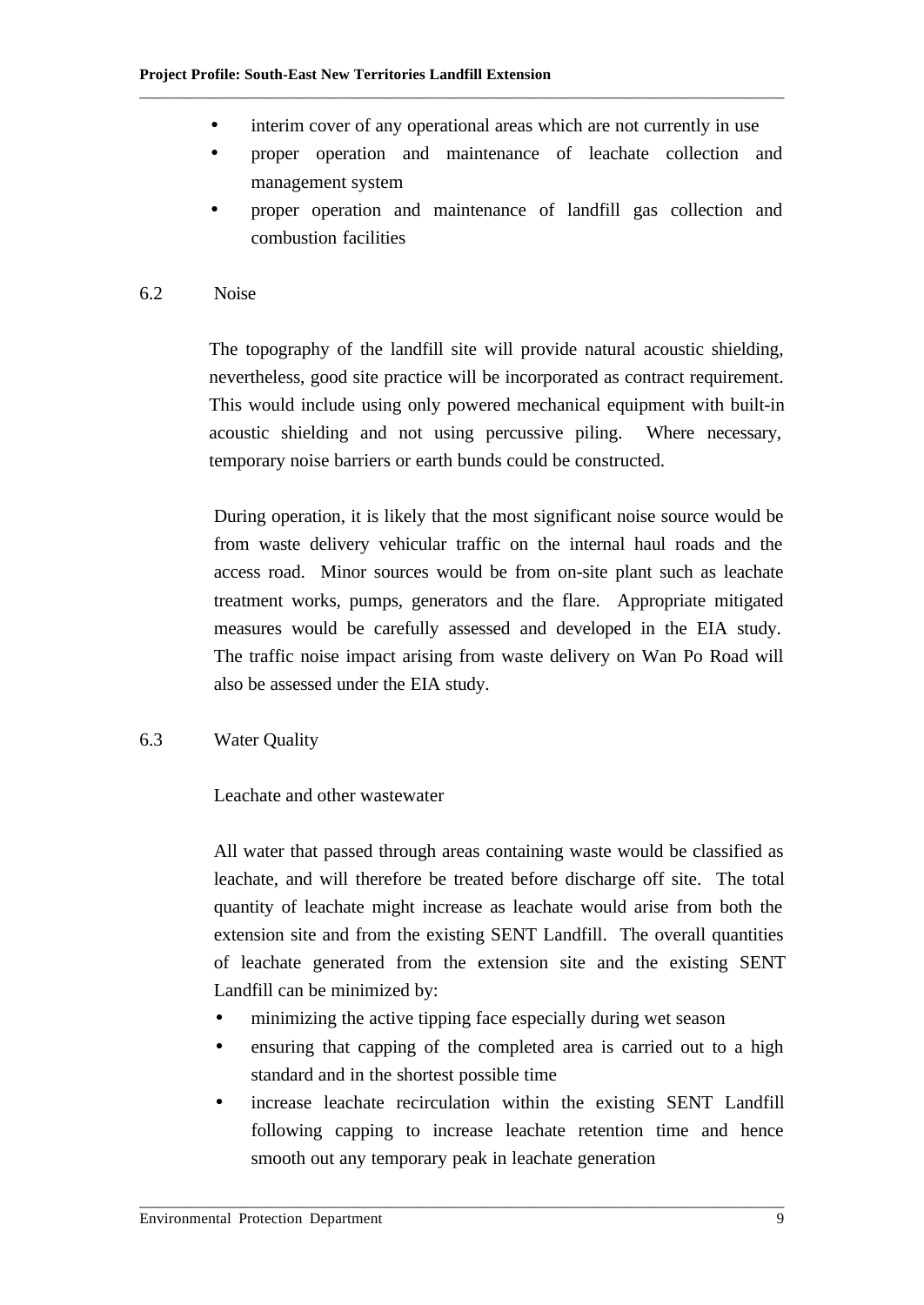The leachate generated from both the extension site and from the existing SENT Landfill will be treated together. Increased leachate treatment capacity will be provided to cope with the increased leachate flow.

\_\_\_\_\_\_\_\_\_\_\_\_\_\_\_\_\_\_\_\_\_\_\_\_\_\_\_\_\_\_\_\_\_\_\_\_\_\_\_\_\_\_\_\_\_\_\_\_\_\_\_\_\_\_\_\_\_\_\_\_\_\_\_\_\_\_\_\_\_\_\_\_\_\_\_\_\_\_\_\_\_\_\_

Similar to arrangement at the existing landfill, wastewater generated from the workforce during the construction and operation of the landfill extension will be collected and discharged to the on-site Leachate Treatment Works for treatment prior to disposal.

Surface Water

Surface water generated during construction and operation of the extension site forms another source of liquid discharged; it may contain elevated concentrations of suspended solids. Treatment of surface water may be carried out using settlement tanks to remove suspended solids.

The EIA study would assess the potential impact of the existing drainage system due to the development of the extension site and recommend mitigation measures to control surface run-off. Reference would be made to DSD Technical Circular 14/2000 and ProPECC Note 1/94 in managing the surface runoff during construction period.

The quality of the discharge would be regulated by means of a Discharge Consent issued in accordance with the WPCO TM for discharge.

# 6.4 Ecology

The construction of the Landfill Extension will remove a small amount of trees. A tree-planting programme will be planned and implemented as part of the landfill restoration works when the deposited waste reaches the designed slope profile. The area and the density of the tree planting will be at least comparable to or more than the existing condition under normal circumstance. This will compensate the loss of trees as a result of the Landfill Extension project.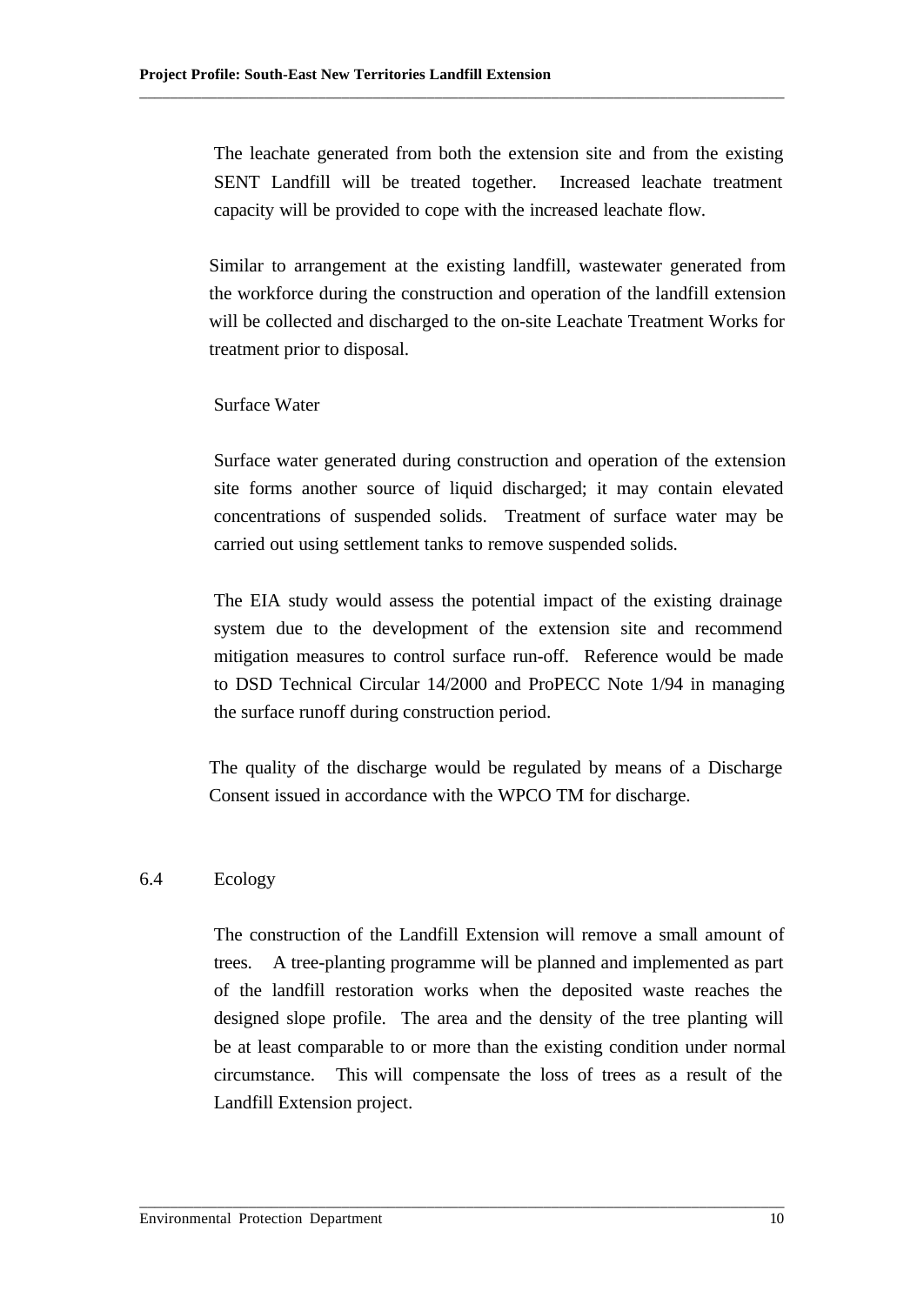#### 6.5 Waste Management

Waste generated during the construction and operational phases of the landfill extension would be reduced and properly disposed of through proper waste management practices on site including:

- compilation of waste management plan,
- waste segregation and storage by category on site,
- avoidance/minimization.
- reuse and recycling of construction material,
- monitoring and record the proper disposal of waste generated,

\_\_\_\_\_\_\_\_\_\_\_\_\_\_\_\_\_\_\_\_\_\_\_\_\_\_\_\_\_\_\_\_\_\_\_\_\_\_\_\_\_\_\_\_\_\_\_\_\_\_\_\_\_\_\_\_\_\_\_\_\_\_\_\_\_\_\_\_\_\_\_\_\_\_\_\_\_\_\_\_\_\_\_

All waste materials would be stored, handled and transported in compliance with the Waste Disposal Ordinance (Cap 354) and subsidiary regulations such as the Waste Disposal (Chemical Waste) (General) Regulations.

#### 6.6 Cultural Heritage

In view of the topography of the Landfill Extension site, the existence of items of archaeological significance is unlikely but opportunities to maximize the preservation of features of archaeological importance, if identified in the EIA study, would be pursued.

### 6.7 Landscape & Visual

The proposed extension site would merge with the existing SENT Landfill. After restoration of the landfills, they should blend in with the surrounding natural landscape and country park. During aftercare phase, the landfill will become a richly vegetated upland landform and any residual visual impacts will be restored for the most visual sensitive receivers. Hiking trails and panoramic lookout points with viewing pavilions will be provided, if the restored landfill is to be made available for recreational and similar uses.

#### **7. PUBLIC CONSULTATION**

As mentioned in paragraph 2.2 above, the SENT Landfill Extension forms an integral part in the Strategic Plan as mentioned in the study Extension of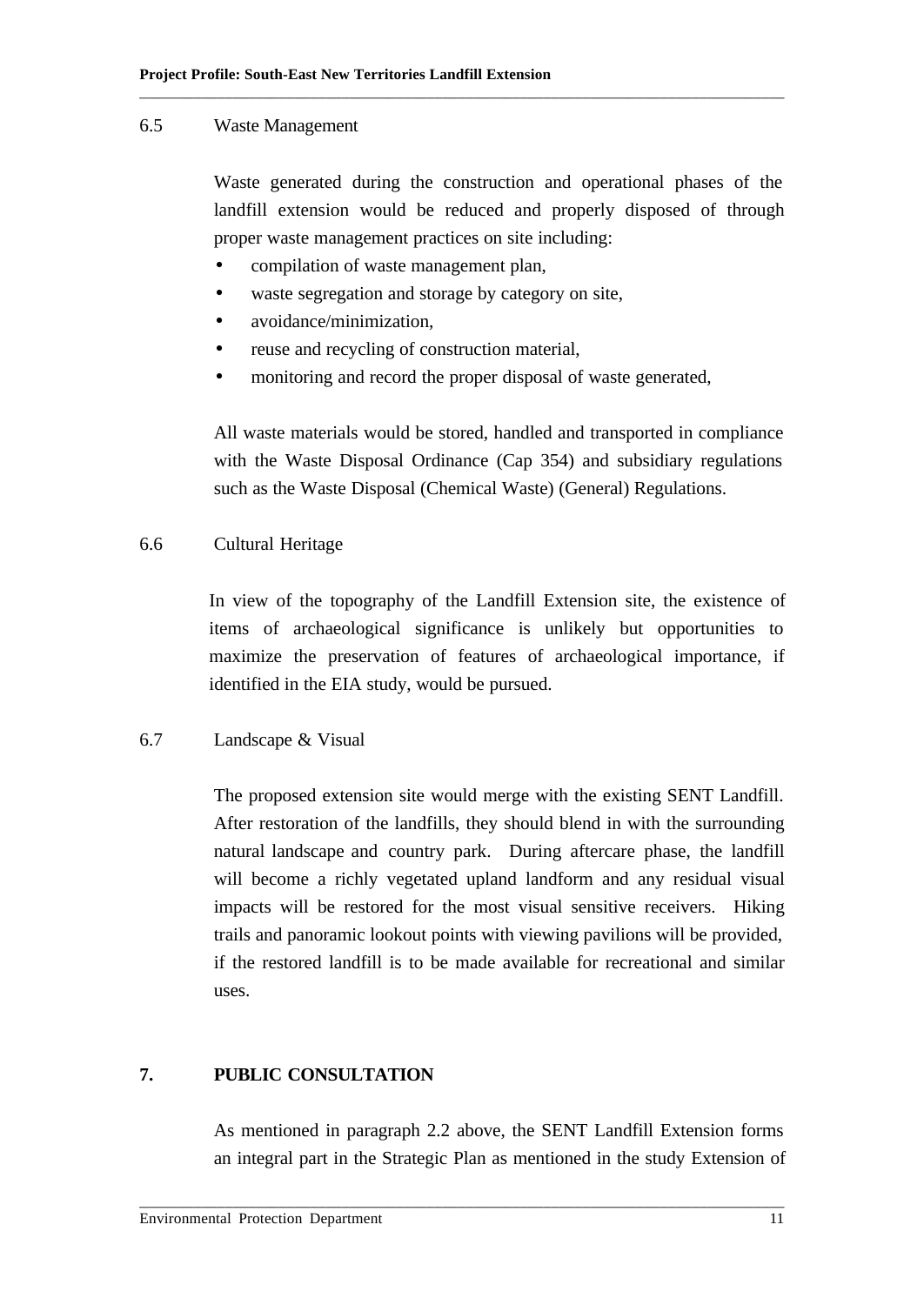Existing Landfills and Identification of Potential New Disposal Sites. The Advisory Council on the Environment was consulted of the Strategic Plan on 23rd December 2003. As regards the SENT Landfill Extension, consultation with the Sai Kung District Council has been started and will be maintained throughout the course and at the end of the EIA study.

\_\_\_\_\_\_\_\_\_\_\_\_\_\_\_\_\_\_\_\_\_\_\_\_\_\_\_\_\_\_\_\_\_\_\_\_\_\_\_\_\_\_\_\_\_\_\_\_\_\_\_\_\_\_\_\_\_\_\_\_\_\_\_\_\_\_\_\_\_\_\_\_\_\_\_\_\_\_\_\_\_\_\_

## **8. HISTORY OF SIMILAR PROJECTS**

The project is similar to the development of the three existing landfills in Hong Kong.

#### **9. USE OF PREVIOUSLY APPROVED EIA REPORTS**

Environmental Impact Assessment, Initial Assessment Report – Scott Wilson Kirkpatrick (July 1990)

SENT Landfill Supplementary Environmental Impact Assessment – Acer Environmental (July 1994)

SENT Landfill Extension Preliminary Environmental Review – Facilities Management Group, EPD (September 2003)

Environmental and Traffic Impact Assessment Study for Fill Bank at Tseung Kwan O Area 137, Environmental Impact Assessment Report - CH2M HILL (China) Limited in association with MVA Hong Kong Limited and ACL Asia Limited. CED (March 2002)

\_\_\_\_\_\_\_\_\_\_\_\_\_\_\_\_\_\_\_\_\_\_\_\_\_\_\_\_\_\_\_\_\_\_\_\_\_\_\_\_\_\_\_\_\_\_\_\_\_\_\_\_\_\_\_\_\_\_\_\_\_\_\_\_\_\_\_\_\_\_\_\_\_\_\_\_\_\_\_\_\_\_\_

*Waste Facilities Business Unit Environmental Protection Department June 2004*